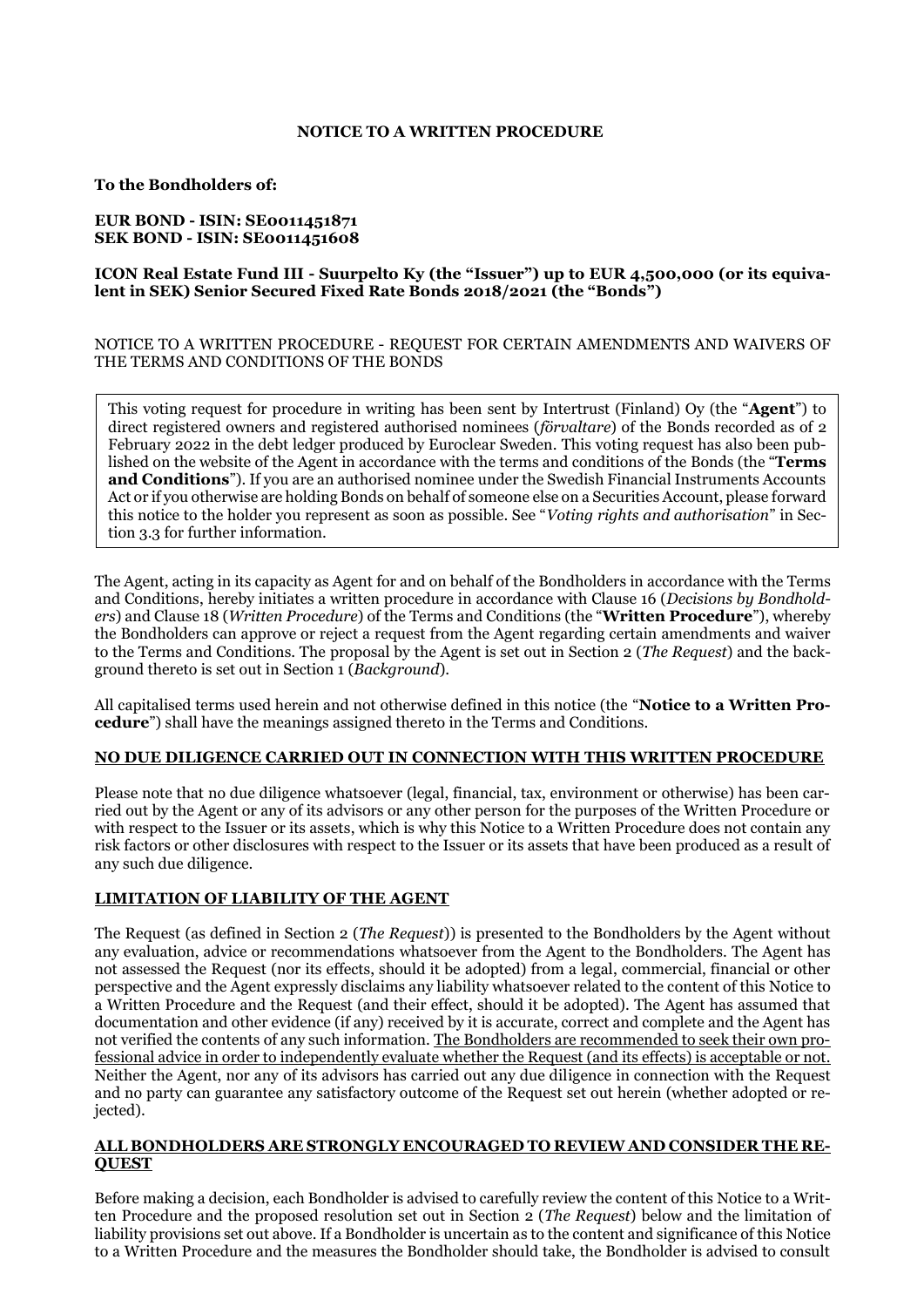its own legal, tax, financial or other adviser(s) for this purpose. The Agent will not, and is under no obligation to, update this Notice to a Written Procedure.

# **PARTICIPATION IN THE WRITTEN PROCEDURE**

Bondholders can participate in the Written Procedure by completing and sending to the Agent the voting form, attached below (the "**Voting Form**"), and, if applicable, a power of attorney/authorisation, substantially in the form as attached below (the "**Power of Attorney/Authorisation**"). Please contact the securities firm that holds your Bonds if you do not know how your Bonds are registered or if you need authorisation or other assistance to participate.

The Agent must receive the Voting Form no later than 13:00 (CET), 17 February 2022, by regular mail, via courier or e-mail to the addresses indicated below under Section 3.6. Votes received thereafter may be disregarded.

To be eligible to participate in the Written Procedure, a person must fulfil the formal criteria for being a Bondholder on 10 February 2022 (the "**Record Date**"). This means that the person must, on the Record Date, be registered on a Securities Account with Euroclear Sweden AB as a direct registered owner (*direktregistrerad ägare*) or authorised nominee (*förvaltare*) with respect to one or several Bonds.

The information in this Notice to a Written Procedure regarding the Issuer, the Bonds and any market conditions is provided by the Issuer, and the Agent expressly disclaims any liability whatsoever related to such information.

# **Important dates**

Record Date (for voting): 10 February 2022

Last time and day to vote: 13:00 (CET), 17 February 2022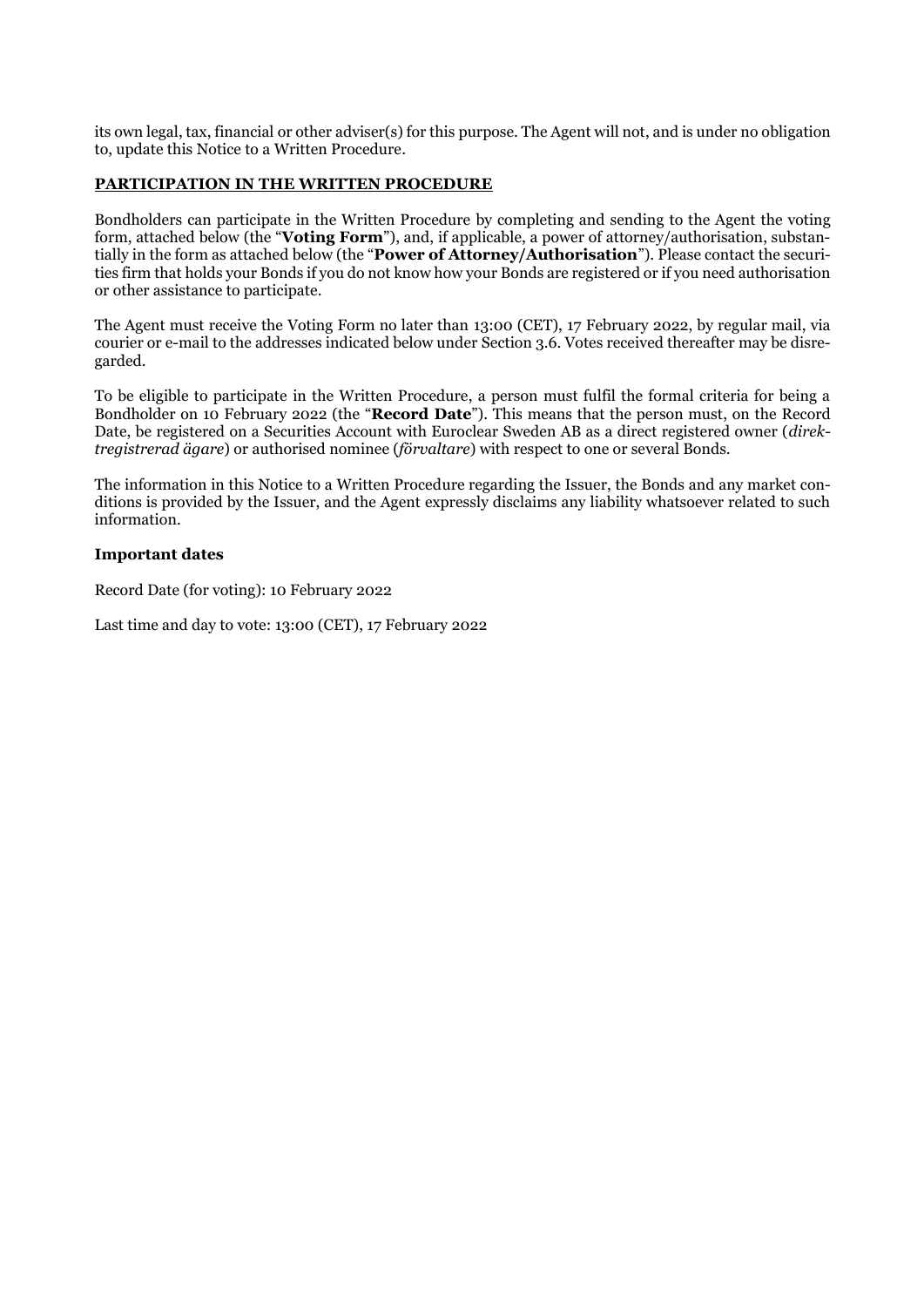#### **1 BACKGROUND**

#### **1.1 Earlier written procedures and notices**

On 15 October 2019, the Agent completed a written procedure (the **"October 2019 Written Procedure**") regarding the sale of all of the Issuer's ICON Plaza assets (the **"Share Sale**"), including:

- (i) 60 per cent. of the shares in Asunto Oy Espoon ICON West Plaza (Business Identity Code 2815250-8);
- (ii) 50.1 per cent. of the shares in Asunto Oy Espoon ICON East Plaza (Business Identity Code 2815247-9);
- (iii) 50.1 per cent. of the shares in Asunto Oy Espoon ICON North Plaza (Business Identity Code 2815258-3);
- (iv) 50.1 per cent. of the shares in Asunto Oy Espoon ICON South Plaza (Business Identity Code 2815252-4); and
- (v) all shares in Kiinteistö Oy ICON Park Plaza (Business Identity Code 2815261-2)

(each a "**Company**" and jointly the "**Companies**" and the shares in the Companies the "**Shares"**).

The Companies are joint owners of a property located in the City of Espoo at the address Lukukuja 1 with property register number 49-21-32-1 (the "**Property**").

In the October 2019 Written Procedure, the Bondholders approved the Share Sale provided that the disposal proceeds received from the Share Sale are sufficient for full repayment of the Bonds and all the Secured Obligations; and all disposal proceeds from the Share Sale are paid no later than 31 December 2019 as set forth in the respective notice.

The Issuer then could not complete the Share Sale on the above-mentioned terms. The above-mentioned was informed to the Bondholders by a written notice initiated by the Agent on 30 December 2019 (the **"December 2019 Written Procedure**"), when the Bondholders were also informed about the initiation of the Issuer's bankruptcy proceedings on 20 December 2019. As set forth in such notice, the Issuer's insolvency proceedings do not affect the validity of the Transaction Security which remains in full force, but due to the insolvency proceedings, the administrator controls the procedure regarding the sale of the assets of the Issuer, including the assets subject to the Transaction Security.

In the December 2019 Written Procedure, the Bondholders authorised the Agent to negotiate and enter into any documents and to take any action necessary regarding (i) a sale of the Property (indirectly through the Companies), (ii) a sale of the Shares or (iii) a combination of (i) and (ii) ((i), (ii) and (iii) hereinafter referred to as the "**Transaction**"), as well as to distribute funds received from the Transaction to the Bondholders. In accordance with the approval provided by the December 2019 Written Procedure, the disposal proceeds received from the Transaction shall, in the Agent's opinion (based on advice from external financial advisor engaged for the Transaction), lead to the best possible recovery to the Bondholders.

In process of selling assets owned directly or indirectly by the Issuer for the benefit of the Issuer's creditors, the Administrator have made efforts to complete the Share Sale. Due to the low likelihood to enter into agreement on the Share Sale, the Administrator has proceeded with an attempt to sell the Property owned by the Companies (the "**Property Sale**").

By a notice dated on 24 May 2021, the Agent informed the Bondholders regarding e.g. the initiation of liquidation proceedings (in Finnish: *selvitystilan alkaminen*) of the Companies and the actions taken until then and the status of the Property Sale.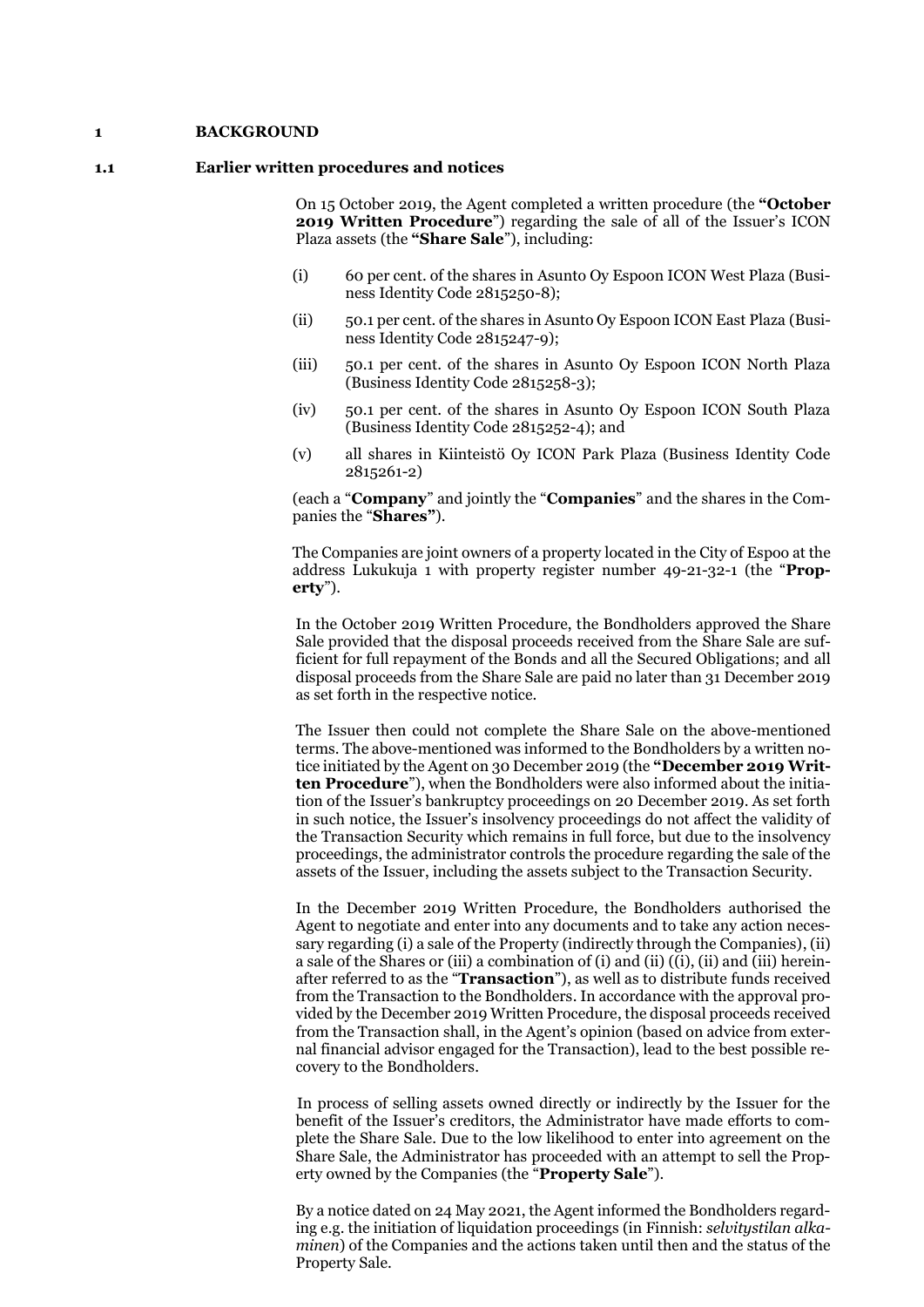# **1.2 Contemplated Property Sale**

As informed by the notice dated 24 May 2021, the party commissioned to obtain offers for the Property Sale, Realia, has in 2021 contacted over 100 potential buyers. Despite this, there have been only few potential buyers. According to information obtained from the Administrator, the above-mentioned is mainly due to the difficulties to develop the Property e.g. among other things, the town plan does not allow more construction of residential housing, the ground base is difficult to build and there is a multiple amount of construction rights in property to fully utilize compared to a conventional property.

The Companies have received an indicative non-binding offer regarding the Property Sale from a fund managed by NREP (the "**Indicative Offer**") which the Administrator is now considering. The Indicative Offer is attached as Schedule 1 to this notice. Upon the successful completion of the Property Sale, the purchase price would be paid to the Companies. The allocation of the purchase price between the Companies is yet to be determined. Following payment of the purchase price, the external and secured liabilities of the Companies would be settled prior to disbursement of the proceeds to the shareholders of the Companies, including the Bondholders.

A valuation of the real estate assets owned by the Companies was carried out by Catella Property Oy ("**Catella**") and Realia Management Oy ("**Realia**") during the summer of 2020. The purpose of the valuations was to ascertain the current value of the assets and to benchmark the offers received for the assets. The received Indicative Offer is below the valuations received from Catella and Realia in 2020 (which were MEUR 12.3 and MEUR 12.0, respectively).

In accordance with Clause 13.5 *(Disposal of Assets*) of the Terms and Conditions of the Bond (the **"Terms and Conditions"**), the Issuer shall not and shall procure that no Company, sell or otherwise dispose of shares in any Company or of all or substantially all of its or that Company's assets, or operations to any person not being the Issuer or any of its wholly-owned subsidiaries, unless the transaction:

- (i) is carried out at at fair market value and on arm's length terms; and
- (ii) the net disposal proceeds are deposited on the Blocked Account, following which such deposited funds may be released by the Agent (acting reasonably and taking into account the commercial interests of the Group), provided that such release (A) occurs prior to 31 August 2020, (B) such net disposal proceeds released by the Agent are downstreamed and the resulting intragroup loan is pledged and (C) such net disposal proceeds in the aggregate do not exceed EUR 4,000,000.

Based on the Indicative Offer, the contemplated Property Sale would not fulfil the conditions set forth for a disposal in Clause 13.5 of the Terms and Conditions based on the following:

- (i) It is not clear if the fair market value of the Property is currently in accordance with the estimates of Catella and Realia, or the price indicated in the Indicative Offer, but no higher offers than the Indicative Offer have been made regarding the Property despite the contacts made with potential buyers and an extended sales and marketing process.
- (ii) As the Transaction would be now completed as the Property sale i.e. sale of assets by the Companies, the purchase price would first be paid to the Companies (i.e. not on any Blocked Account). The outstanding external debt of the Companies would be covered first and then, the net proceeds otherwise payable to the shareholders of the Companies would be allocated to the Bondholders and other Secured Parties based on the Transaction Security. It is likely that such net proceeds payable to Bondholders fall under EUR 4,000,000 and the unpaid fees, costs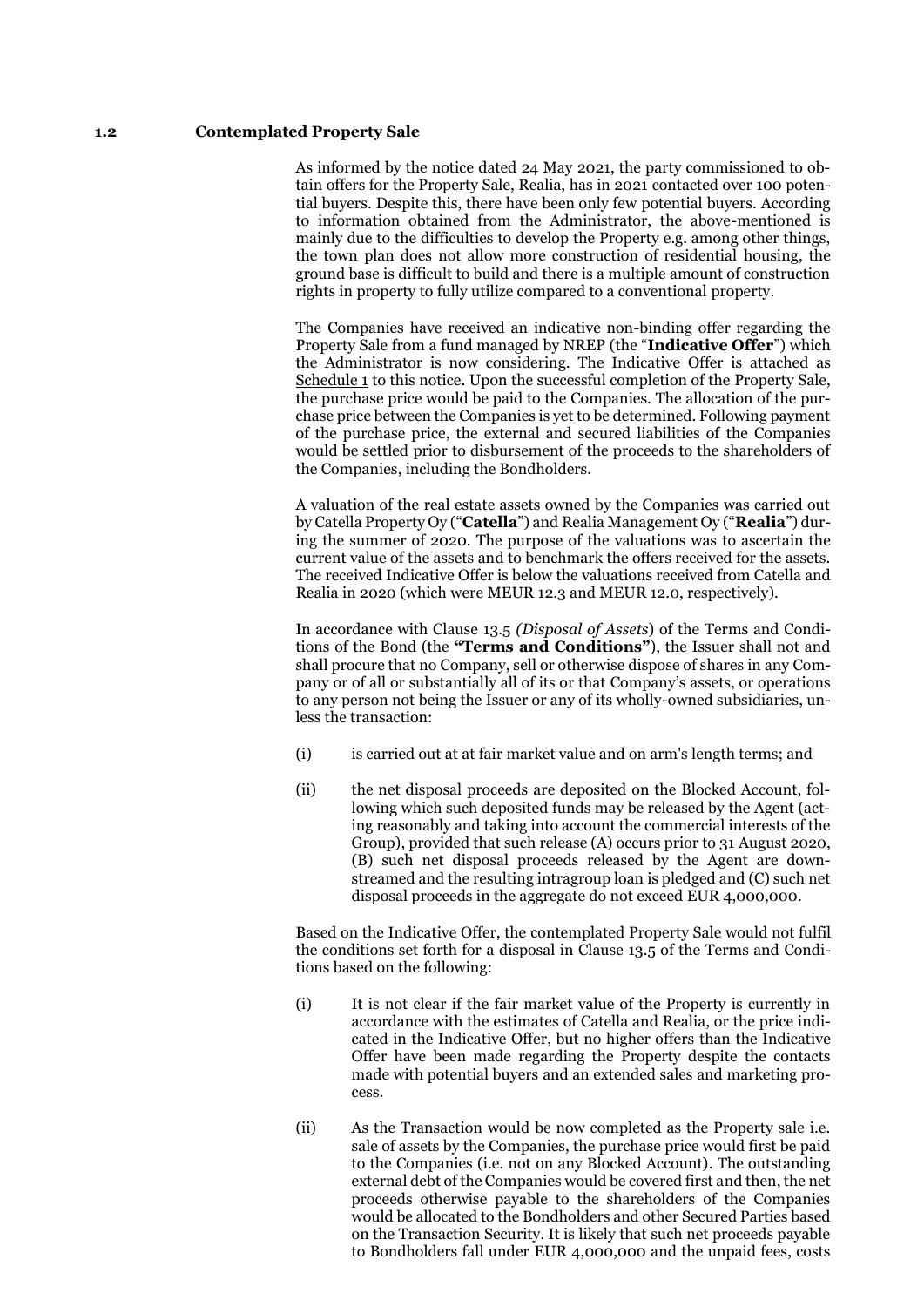and expenses of the Agent should be paid first in accordance with Clause 15 of the Terms and Conditions.

Furthermore, it is to be noted by the Bondholders that the completion of the Property Sale would be conditional on fulfilment of the pre-conditions set out in the Indicative Offer and the execution of the final agreement regarding the Property Sale.

### **2 THE REQUEST**

The Agent hereby asks the Bondholders to

- (i) waive all rights to receive any mandatory partial redemption or other repayment or proceeds under Clause 11.5 (*Mandatory partial redemption due to a Disposal*) or Clause 13.5 (*Disposal of Assets*) of the Terms and Conditions; and
- (ii) authorise the Agent to negotiate and enter into any documents and to take any action necessary regarding the contemplated Property Sale substantially in the form as set out in the Indicative Offer (Schedule 1);

such waiver and authorisation hereinafter referred to as the "**Request**".

For the avoidance of doubt, the approval of the Request results in the Agent being authorised to negotiate and enter into, on behalf of the Bondholders, any agreements necessary to execute the Property Sale.

#### **3 THE WRITTEN PROCEDURE**

The following instructions need to be adhered to under the Written Procedure.

# **3.1 Final date to participate in the written procedure**

The Agent must have received the votes by mail, courier or e-mail to the address indicated below no later than 13:00 (CET), 17 February 2022. Votes received thereafter may be disregarded.

### **3.2 Decision procedure**

The Agent will, in accordance with this Notice to a Written Procedure, determine if received replies are eligible to participate under the Written Procedure as valid votes.

Information about the decision taken under the Written Procedure will:

- (i) be sent by notice to the Bondholders by the Agent, in accordance with Clause 19(b) of the Terms and Conditions; and
- (ii) be published on the website of the Agent.

The minutes from the Written Procedure shall at the request of a Bondholder be sent to it by the Issuer or the Agent, as applicable. A matter decided under the Written Procedure will be binding for all Bondholders, irrespective of whether or not they have responded in the Written Procedure.

# **3.3 Voting rights and authorisation**

Anyone who wishes to participate in the Written Procedure must on the Record Date 10 February 2022:

- (i) be registered on the Securities Account as a direct registered owner (*direktregistrerad ägare*); or
- (ii) be registered on the Securities Account as authorised nominee (*förvaltare*),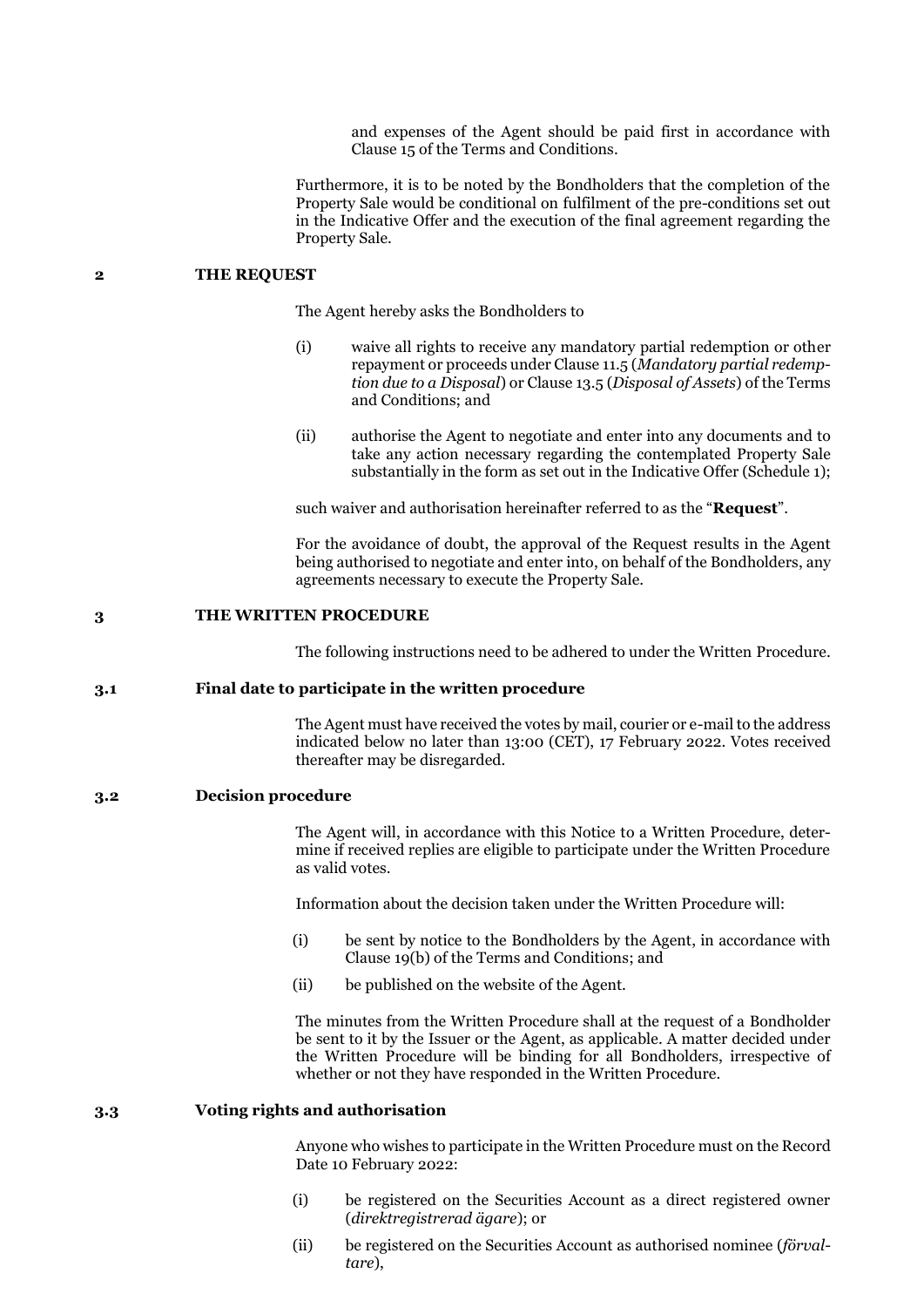with respect to one or several Bonds.

If you are not registered as a direct registered owner, but your Bonds are held through a registered authorised nominee or another intermediary, you may have two different options to influence the voting for the Bonds.

- (i) You can ask the authorised nominee or other intermediary that holds the Bonds on your behalf to vote in its own name as instructed by you.
- (ii) You can obtain a Power of Attorney from the authorised nominee or other intermediary and send in your own Voting Form based on the authorisation received in the Power of Attorney. If you hold your Bonds through several intermediaries, you need to obtain authorisation directly from the intermediary that is registered in the Securities Account, or from each intermediary in the chain of holders, starting with the intermediary that is registered in the Securities Account as authorised nominee or direct registered owner.

Whether one or both of these options (i) or (ii) are available to you depends on the agreement between you and the authorised nominee or other intermediary that holds the Bonds on your behalf (and the agreement between the intermediaries, if there are more than one).

The Agent recommends that you contact the securities firm that holds the Bonds on your behalf for assistance, if you wish to participate in the Written Procedure and do not know how your Bonds are registered or need authorisation or other assistance to participate in the Written Procedure.

Bonds owned by the Issuer, another Group Company or an Affiliate of the Issuer do not entitle to any voting rights.

### **3.4 Quorum**

In order to form a quorum for this Written Procedure, Bondholders representing at least twenty (20) per cent. of the Adjusted Nominal Amount must reply to the Request under the Written Procedure.

The calculations of whether a quorum exists and if the relevant consent has been obtained, shall be made in EUR. Each Bond shall always entitle to one vote at by way of a Written Procedure. The value of the vote of each EUR Bond shall be the Nominal Amount and the value of the vote of each SEK Bond shall be the Nominal Amount of the SEK bond converted into EUR at the Initial Exchange Ratio. For the avoidance of doubt, the Adjusted Nominal Amount shall at all times be calculated based on the Initial Exchange Ratio.

If a quorum does not exist, the Agent shall pursuant to Clause 16(j) of the Terms and Conditions initiate a second Written Procedure, provided that the Request has not been withdrawn by the Issuer. No quorum requirement will apply to such second Written Procedure.

# **3.5 Majority**

To approve the Request, Bondholders representing at least fifty (50) per cent. of the Adjusted Nominal Amount for which Bondholders reply in the Written Procedure must vote for the Request.

#### **3.6 Address for sending replies**

Return the Voting Form and, if applicable, the Power of Attorney/Authorisation, if the Bonds are held in custody other than Euroclear Sweden AB, by regular mail, scanned copy by e-mail, or by courier to:

(a) By e-mail:

E-mail: finland@intertrustgroup.com, with a copy to

anne-marie.malmberg@intertrustgroup.com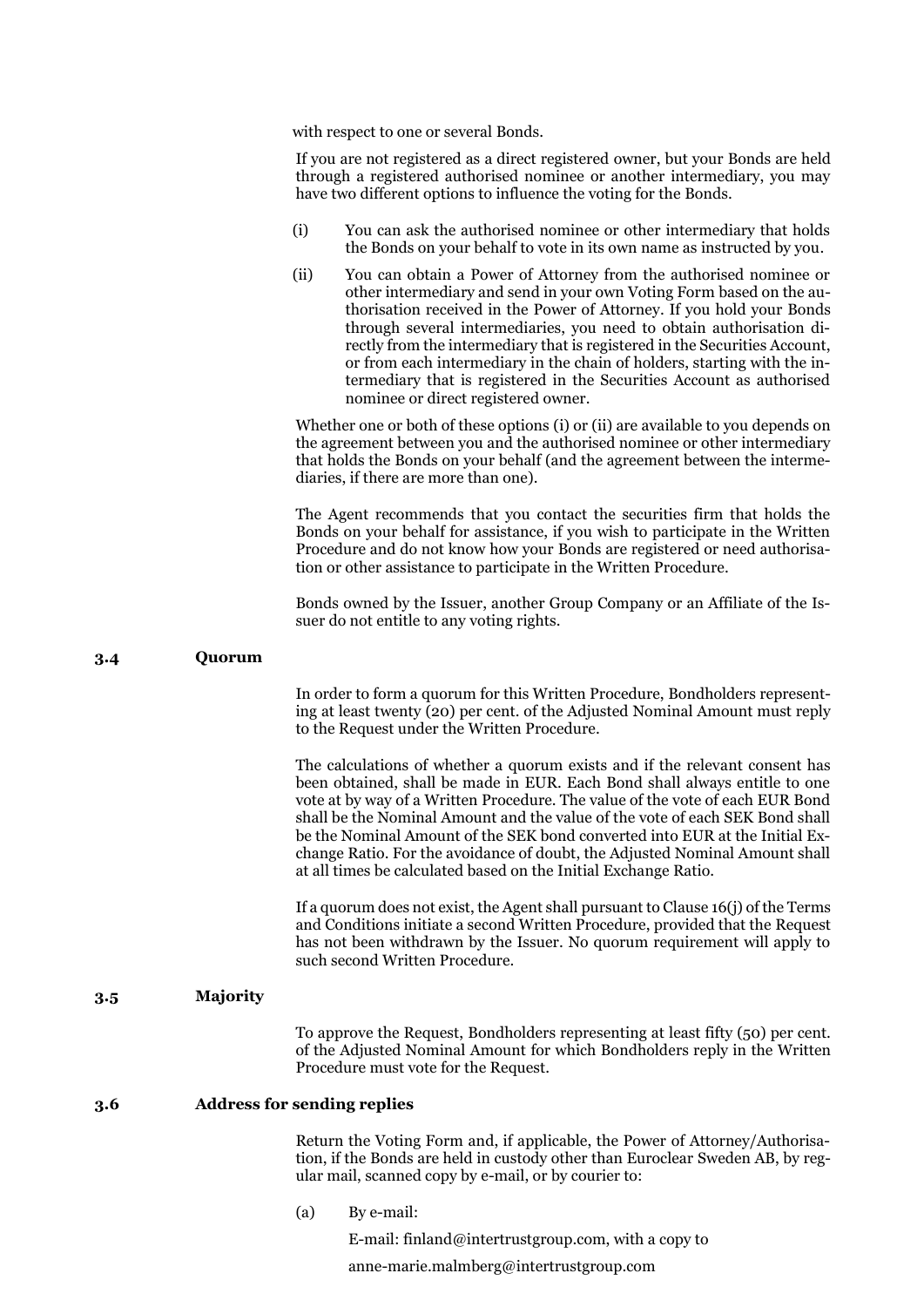(b) By regular mail:

Intertrust (Finland) Oy

Bulevardi 1, 6th floor, FI-00100 Helsinki, Finland

Attn: Anne-Marie Malmberg

# **4 FURTHER INFORMATION**

For further questions to the Agent, please contact the Agent at finland@intertrustgroup.com, with a copy to

anne-marie.malmberg@intertrustgroup.com or mobile +358 50 337 7919

**Helsinki 3 February 2022 Intertrust (Finland) Oy As Agent**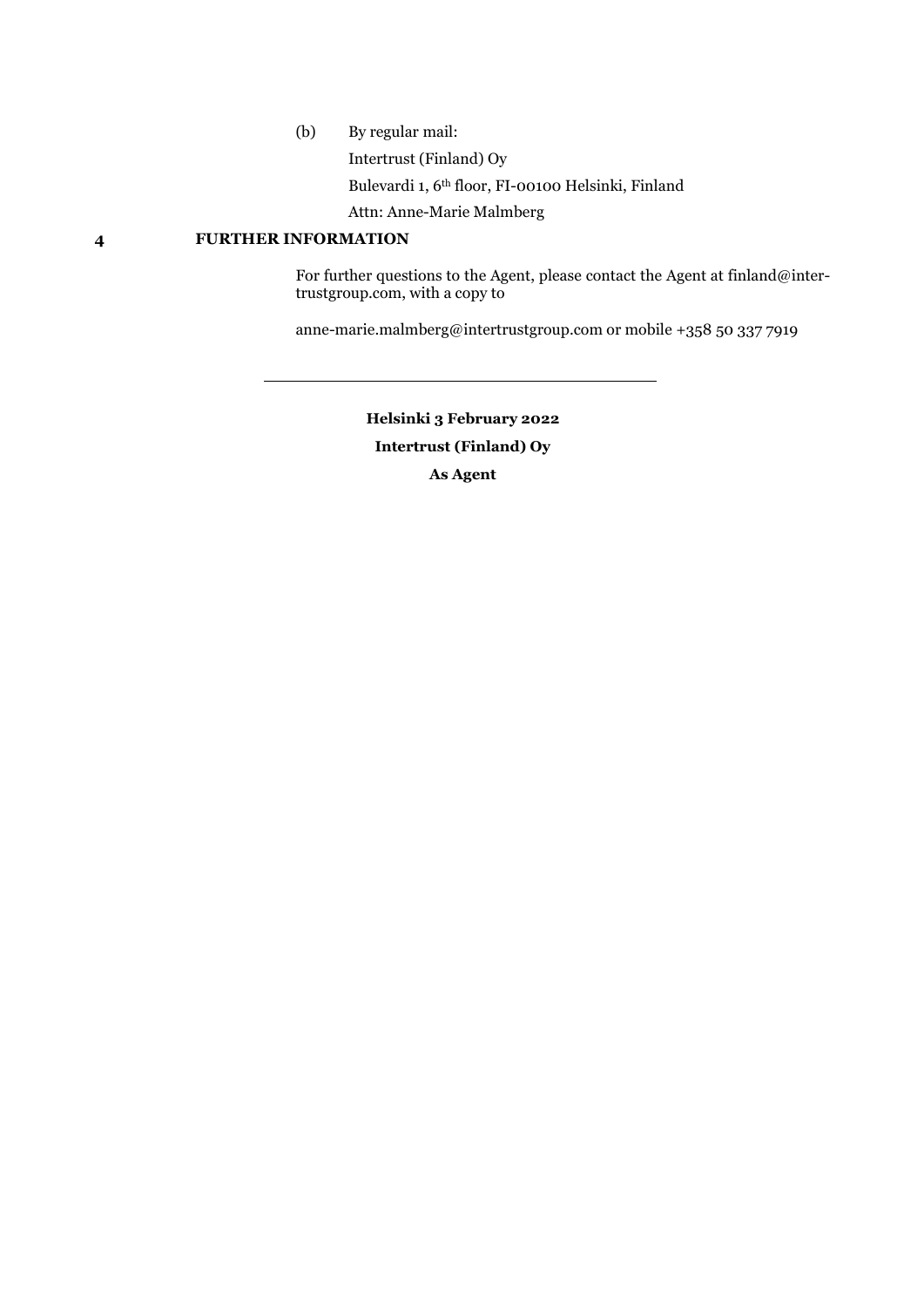# **VOTING FORM**

For the Written Procedure, pursuant to the Notice to a Written Procedure dated 3 February 2022, in ICON Real Estate Fund III - Suurpelto Ky up to EUR 4,500,000 (or its equivalent in SEK) Senior Secured Fixed Rate Bonds 2018/2021, EUR BOND - ISIN: SE0011451871 and SEK BOND - ISIN: SE0011451608.

The undersigned Bondholder or authorised person/entity (the "**Voting Person**"), votes either For or Against the Request by marking the applicable box below.

**NOTE**: If the Voting Person is not registered as Bondholder (as defined in the Terms and Conditions), the Voting Person must enclose a Power of Attorney/Authorisation.

# **The undersigned hereby (put a cross in the appropriate box) votes for alternative:**

**Approve the Request Reject the Request**

**Refrain from voting**

The undersigned hereby confirms (put a cross in the appropriate box) that this voting form shall constitute a vote also for a second written Procedure (if any) pursuant to Clause 16(j) of the Terms and Conditions with respect to the Request:

| Confirmed                                                              |                           |                                  |
|------------------------------------------------------------------------|---------------------------|----------------------------------|
| Not confirmed                                                          |                           |                                  |
| Name of the Voting Person:                                             |                           |                                  |
| Capacity of the Voting Person:                                         | Bondholder <sup>1</sup> : | Authorised person <sup>2</sup> : |
| Voting Person's reg.no/id.no<br>and country of incorporation/domicile: |                           |                                  |
| Book-entry account number at Euroclear Sweden AB:<br>(if applicable)   |                           |                                  |
| Name and book-entry number of custodian(s):<br>(if applicable)         |                           |                                  |
| Nominal Amount voted for (in EUR and/or SEK):                          | <b>EUR</b>                | and/or                           |
|                                                                        | <b>SEK</b>                |                                  |
| Day time telephone number, e-mail address and contact person:          |                           |                                  |

Authorised signature and Name<sup>3</sup> Place, date

 $\overline{a}$ <sup>1</sup> When voting in this capacity, no further evidence is required.

<sup>2</sup> When voting in this capacity, the person/entity voting must also enclose Power of Attorney/Authorisation from the Bondholder or other proof of authorisation showing the number of votes held on the Record Date.

<sup>3</sup> If the undersigned is not a Bondholder according to the Terms and Condition and has marked the box "authorised person", the undersigned - by signing this document - confirms that the Bondholder has been instructed to refrain from voting for the number of votes cast with this Voting Form.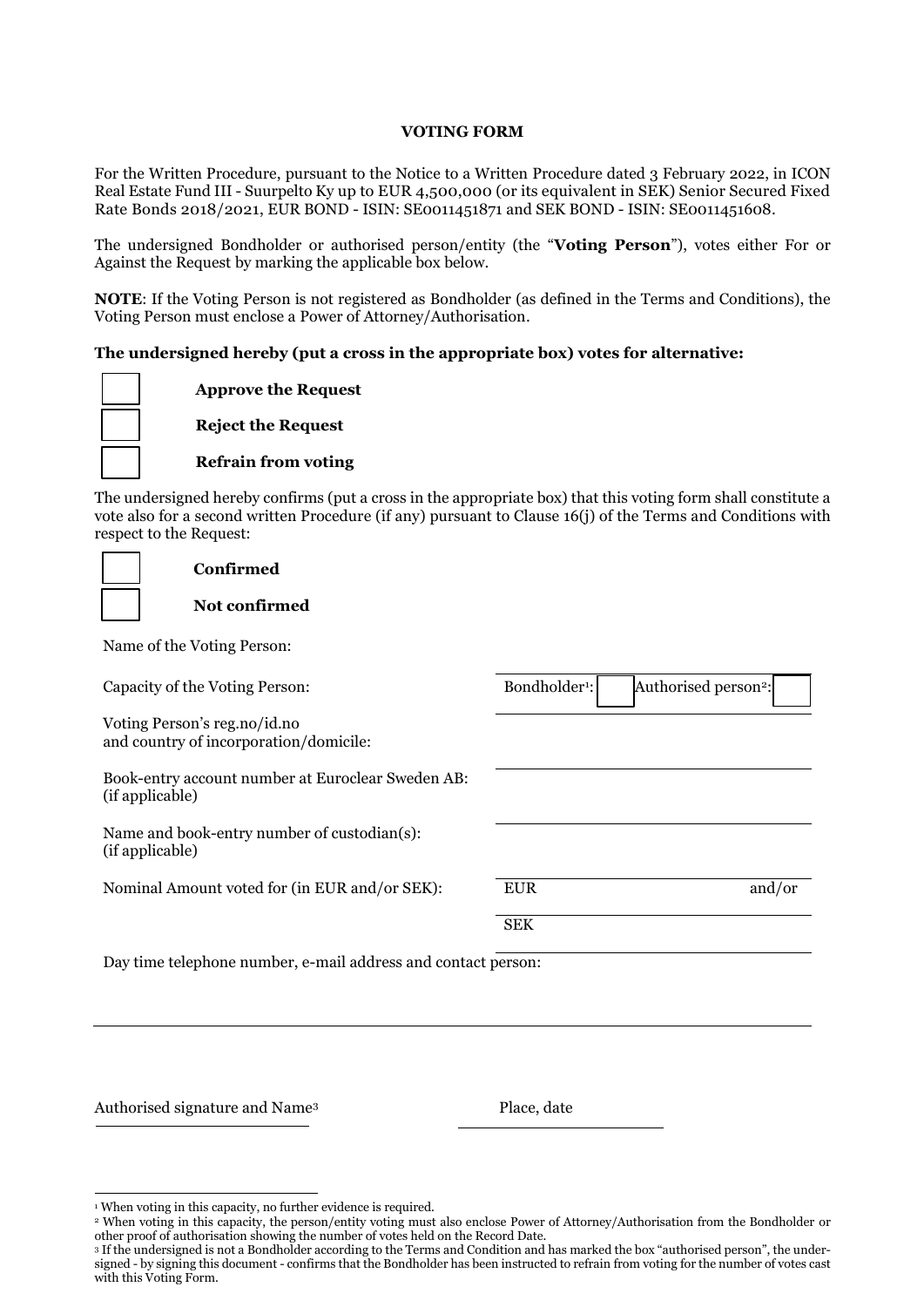# **POWER OF ATTORNEY/AUTHORISATION<sup>1</sup>**

For the Written Procedure, pursuant to the Notice to a Written Procedure dated 3February 2022, in ICON Real Estate Fund III - Suurpelto Ky up to EUR 4,500,000 (or its equivalent in SEK) Senior Secured Fixed Rate Bonds 2018/2021, EUR BOND - ISIN: SE0011451871 and SEK BOND - ISIN: SE0011451608.

NOTE: This Power of Attorney/Authorisation document shall be filled out if the Voting Person is not registered as Bondholder in the Book-Entry Securities System. A coherent chain of power of attorneys must always be established and derived from the Bondholder. I.e. if the person/entity filling out this Power of Attorney/Authorisation in its capacity as "other intermediary", the person/entity must enclose its Power of Attorney/Authorisation from the Bondholder.

| Name of person/entity that is given authorisation to vote as per the Record Date: |                                                                                                           |  |  |  |
|-----------------------------------------------------------------------------------|-----------------------------------------------------------------------------------------------------------|--|--|--|
|                                                                                   |                                                                                                           |  |  |  |
|                                                                                   | Nominal Amount (in EUR and/or in SEK) the person/entity is authorised to vote for as per the Record Date: |  |  |  |
| EUR:                                                                              | SEK:                                                                                                      |  |  |  |
|                                                                                   | Name of Holder or other intermediary giving the authorisation:                                            |  |  |  |
|                                                                                   |                                                                                                           |  |  |  |

We hereby confirm that the person/entity specified above has the right to vote for the Nominal Amount set out above.

We represent an aggregate Nominal Amount of: EUR and/or

SEK **SEK** 

We are:

Registered as authorized nominee on a Securities Account

Registered as direct registered owner on a Securities Account

Other intermediary and holds the Bonds through (specify below)2:

Place, date:

Name:

Authorised signatory of Bondholder/other intermediary

<sup>-</sup><sup>1</sup> Use this form to confirm a person's/entity's authority to vote if the person/entity is not registered as a direct registered owner or authorised nominee.

<sup>&</sup>lt;sup>2</sup> Mark this option if the undersigned is not registered as authorized nominee or direct registered owner in the Securities Account kept by Euroclear Sweden AB. Please insert the name of the firm the undersigned holds the Bonds through.